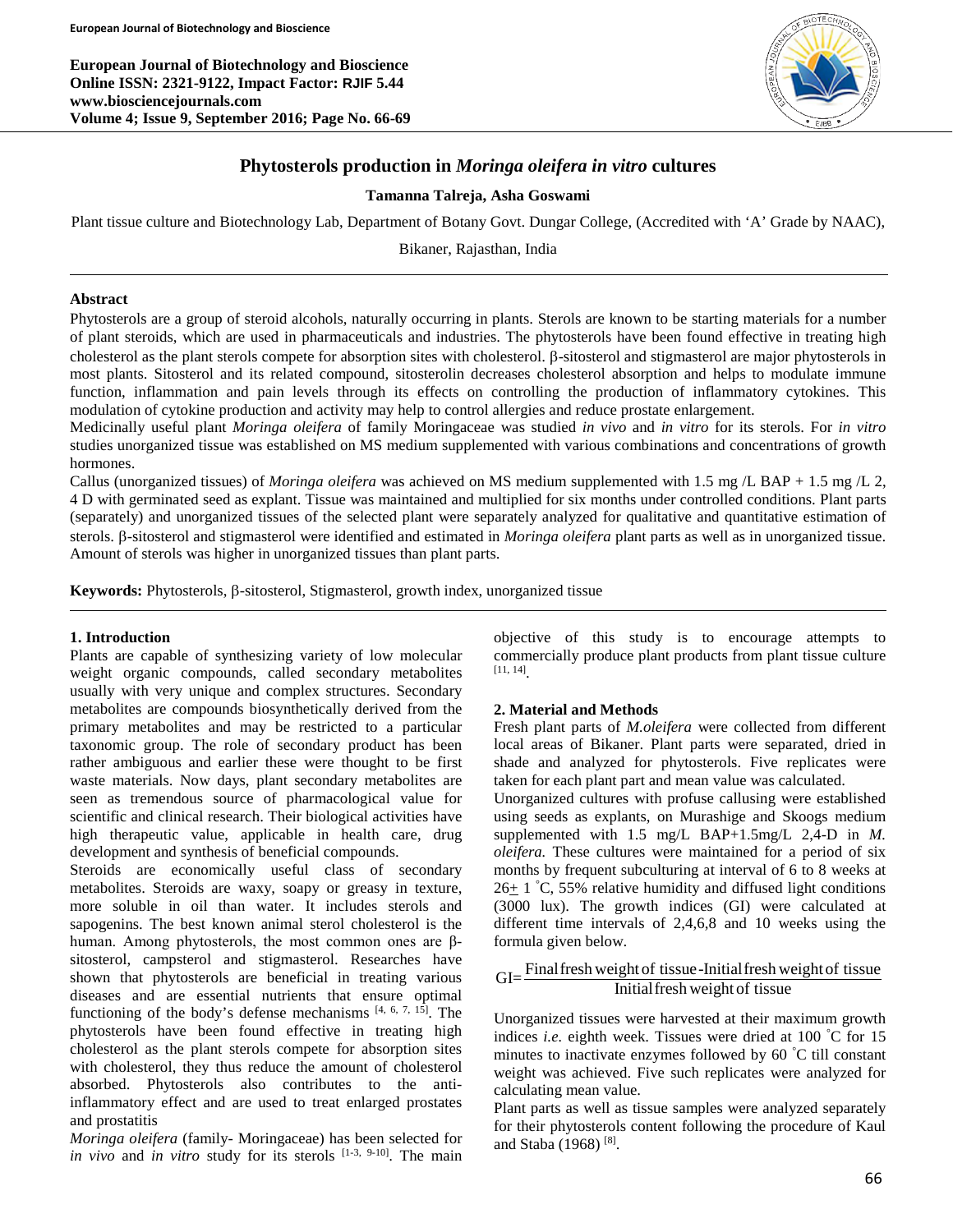|  |  |  | Table 1: Growth Indices of Static Cultures of M. Oleifera at Different Age Intervals |  |
|--|--|--|--------------------------------------------------------------------------------------|--|
|  |  |  |                                                                                      |  |

| Age of Tissue                         | Weeks           | Weeks | Weeks | Weeks | 10<br>Weeks                                                                   | 12<br>Weeks |
|---------------------------------------|-----------------|-------|-------|-------|-------------------------------------------------------------------------------|-------------|
| Growth index of<br>unorganized tissue | $0.92 \pm 0.06$ |       |       |       | $1.86\pm0.08$ 5.01 $\pm$ 0.13 8.34 $\pm$ 0.35 8.02 $\pm$ 0.27 6.68 $\pm$ 0.18 |             |

Mean value of five replicates  $\pm$  SD



**Fig 1:** Growth Indices of static cultures of *M. Oleifera* at different age intervals

### **2.1 Extraction Procedure**

Tissue samples were hydrolyzed with 30% (v/v) hydrochloric acid (2 gm/20 ml) for 4 hours on water bath. The hydrolyzed test samples were washed separately with distilled water till the filtrate attained pH 7.0. Test samples so obtained were dried at 60 ° C for eight hours and soxhlet extracted in benzene (200 ml) for twenty four hours separately. Benzene extracts of various test samples were dried separately *in vacuo* and taken up in chloroform for further analysis.

#### **2.2 Qualitative Analysis**

#### **1. Thin Layer Chromatography (TLC)**

Each of the crude extract was applied separately on silica gel 'G' coated and activated thin (0.2-0.3 mm) glass plates along with the standard reference samples of sterols (β-sitosterol, campesterol, lanosterol and stigmasterol). The plates were developed in an organic solvent mixture of hexane and acetone (80:20 v/v), air dried, sprayed with 50% sulphuric acid and subsequently heated at 100 ° C for 10 minutes. Two purple coloured spots coinciding with those of standard samples of β-sitosterol (Rf 0.60) and stigmasterol (Rf 0.64) were observed in all the samples.

## **2. Preparative Thin Layer Chromatography (PTLC)**

Each of the extract along with the standard reference sterols was applied separately on thickly coated (0.3-0.4mm) silica gel 'G' activated glass plates. The plates were developed in an organic solvent mixture of hexane and acetone (80:20). The developed plates were air dried and visualized under UV light. The two fluorescent spots (Rf 0.60 and Rf 0.64) corresponding with those of the standard reference samples of β-sitosterol and stigmasterol respectively were separately marked and collected along with silica gel from unsprayed plates. Each of the mixtures was then eluted with chloroform, elutes dried *in vacuo* and crystallized separately with acetone and methanol. The crystallized isolates from all the samples tested were subjected to colorimetry (for quantitative estimation), melting point (melting point apparatus Toshniwal, India) and Infra-red<br>spectral (Perkin-Elmer, 337, Grating, Infra-red (Perkin-Elmer, 337, Grating, Infra-red spectrophotometer, using nujol or potassium bromide pellets) studies along with their respective standard reference sterols.

## **3. Quantitative Estimation**

Quantitative estimation of β-sitosterol and stigmasterol test samples was carried out using the method of Das and Banerjee (1980) <sup>[5]</sup>. Stock solution of  $\beta$ -sitosterol and stigmasterol in chloroform (500µg/ml) was separately prepared. From this soloution six concentrations (0.1,0.2,0.3,0.4,0.5 and 0.6 ml) were prepared and spotted on silica gel 'G' coated and activated plates. The plates were developed in a solvent system of hexane: acetone (80:20). Such developed chromatograms were air dried and exposed to iodine vapours. Iodine positive spots were marked and heated to evaporate excess of iodine. The spots were scrapped along with silica gel and each was eluted with 5 ml of chloroform in test tubes. Each of the tubes was centrifuged, supernatants were collected, evaporated to dryness and proceeded further. To the dried samples, 3 ml of glacial acetic acid was added and shaken on a vortex mixer at room temperature for 1 minute and then immersed in crushed ice. 2 ml of freshly prepared chromogenic reagent (0.5 ml of 5% anhydrous ferric chloride in glacial acetic acid and 100 ml of concentrated sulphuric acid; Klyne, 1965) was added dropwise at  $0<sup>°</sup>C$  to the frozen samples and mixed thoroughly. All the reaction mixtures were then incubated at 40 ° C for 30 minutes and their optical density was determined using a spectronic-20 colorimeter (Bausch and Lomb) set at 540 nm against a blank solution (3 ml glacial acetic acid and 2 ml of chromogenic reagent). For every concentration, five such replicates were run and average optical density was plotted against their respective concentrations to complete a regression curve which followed the Beer's law.

The crude extracts obtained from various plant parts and culture samples were separately dissolved in chloroform and spotted along with reference β-sitosterol and stigmasterol on silica gel 'G' coated and activated glass plates and developed in a solvent system of hexane: acetone (80:20). Two spots coinciding with those of the authentic samples of β-sitosterol and stigmasterol were marked in all the respective samples. Each of these spots were eluted and extracted as described earlier. Elutes were dried, taken up in 5 ml of chloroform and processed further as mentioned above. The concentration of respective sterols present in various tissue samples of *M. oleifera* was calculated (in mg/g.d.w.) by comparing the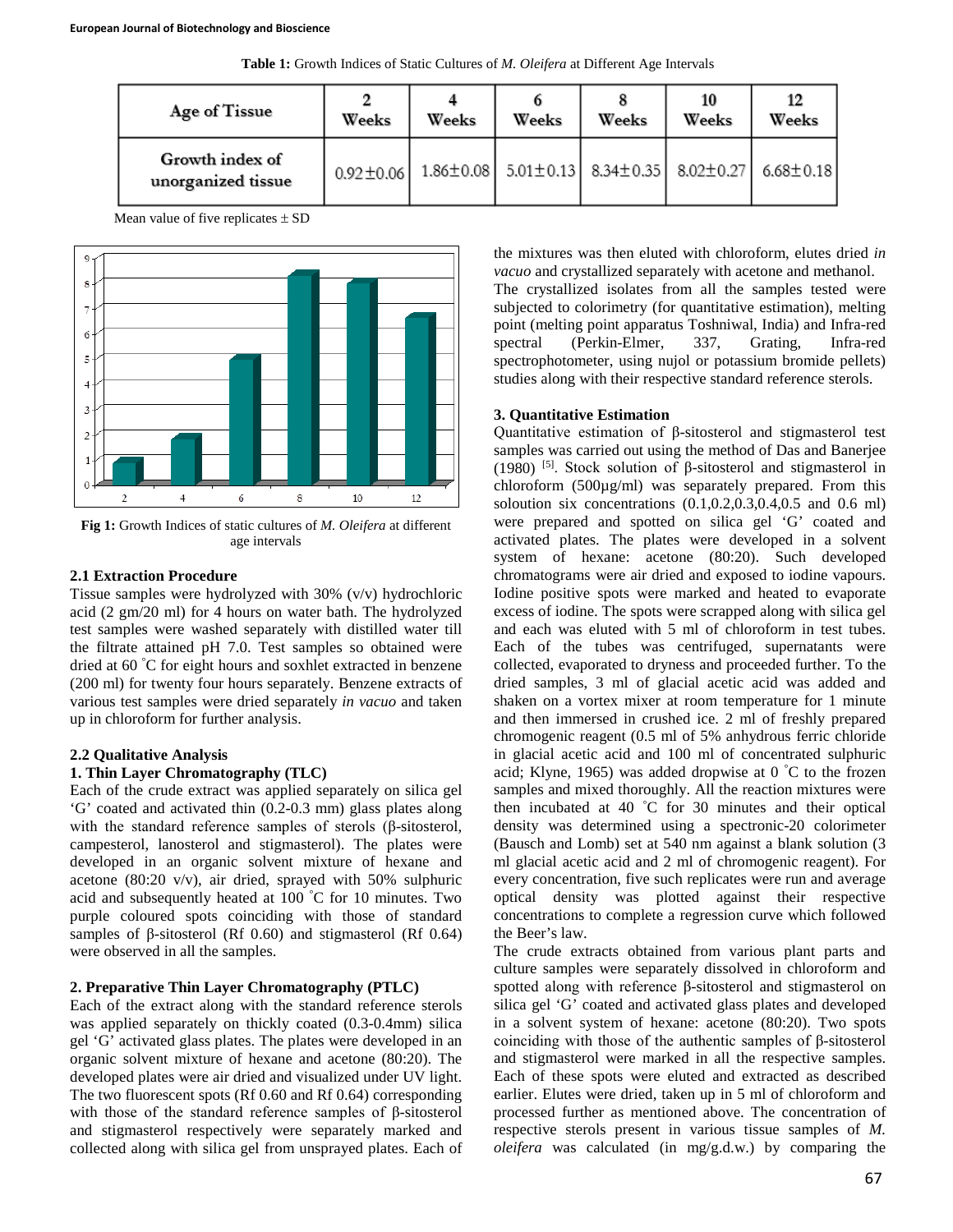#### **European Journal of Biotechnology and Bioscience**

optical density of the experimental sample with the regression curves of β-sitosterol and stigmasterol separately. Five such replicates were examined in each case and their mean values were determined.

## **3. Results**

All the plant parts and unorganized tissues of *M. oleifera* showed the presence of β-sitosterol and stigmasterol. As far as

the amount of sterols estimated quantitatively in different plant parts of *M. oleifera*.

In *in vivo* studies the amount of β -sitosterol and stigmasterol was maximum in leaflets and minimum in flowers. Total amount of sterols was maximum in leaflets (15.16 mg/100g.d.w.) and minimum in flowers (11.54 mg/100g.d.w). In *in vitro* studies showed that unorganized tissue contained higher amount of total sterol (15.31 mg/100g.d.w.) than maximum observed in leaflets (15.16 mg/100g.d.w.).

| <b>Sterols</b> |                 | <b>Plant Parts (In Vivo)</b> | In Vitro        |                  |                                       |
|----------------|-----------------|------------------------------|-----------------|------------------|---------------------------------------|
|                | <b>Rachis</b>   | Leaflets                     | <b>Flowers</b>  | <b>Fruits</b>    | Callus (8 weeks)                      |
| B-sitosterol   | $8.13 \pm 0.06$ | $9.73 \pm 0.07$              | $7.70 \pm 0.06$ | $7.87 \pm 0.04$  | $\beta$ -sitosterol = 9.85 $\pm$ 0.06 |
| Stigmasterol   | $4.17 \pm 0.05$ | $5.33 \pm 0.05$              | $3.90 \pm 0.04$ | $3.93 \pm 0.03$  | Stigmasterol = $5.46\pm0.04$          |
| Total sterol   | $12.30\pm0.05$  | $15.16 \pm 0.05$             | $1.60\pm0.05$   | $11.80 \pm 0.04$ | Total sterol = $15.31\pm0.06$         |



**Fig 2**







**Fig 4**

## **4. Discussion**

*Moringa oleifera* is highly valued plant, with impressive range of medicinal uses and high nutritional value. A plethora of traditional medicine references attest to its curative power, and

scientific validation of these popular uses is developing to support at least some of the claims *Moringa* preparations known to have antibiotic, antitrypanosomal, hypotensive, antispasmodic, antiulcer, anti-inflammatory, hypocholesterolemic, and hypoglycemic activities as cited in the scientific literature. Further purification of compounds can be done and the compounds may be subjected for animal studies. Present study showed that phytosterols which are considered as precursors of growth and reproductive hormones are present in sufficient amount in all plant parts as well as tissue cultures of *M. oleifera.* Depending upon the needs amount of sterols can be further increased in tissue culture by supplementing MS medium with various precursors of sterols.

## **5. Conclusion**

Thus it can be concluded that phytosterols are present in sufficient amount in all plant parts as well as tissue cultures of *M. oleifera.* Tissue cultures of *M. oleifera* retain the potential to synthesize steroids in fair amount.

#### **6. Acknowledgements**

I express my deepness of gratitude to all loving heart, which supported me throughout my research.

#### **7. References**

- 1. Anjaneyulu V, Radhika P. The Triterpenoids and steroids from Mangifera indica (Review Article). Ind J Chem. 2000; 39B:883.
- 2. Auilliam MA, Templeton ZF, Westmore JB. Analysis of steroid metabolites. Steroids. 1977; 29:613.
- 3. Bishop GJ, Yokota T. Plants steroid hormones, brassinosteroids; current highlights of molecular aspects on their synthesis, metabolism, transport, perception and response, plant and cell physiology. 2001; 42(2):114-120.
- 4. Daisy P, Jasmine R, Ignacimuthu S, Murugan E. A noval steroid from Elephantopus scaber an Ethnomedicinal plant with antidiabetic a activiry. J phymed. 2008; 16(2- 3)252-7.
- 5. Das SK, Banerjee AB. A rapid method for quantification of sterols after thin layer chromatography. Ind J Exp Biol. 1980; 18:969-971.
- 6. Ebner MJ, Corol DI, Havlikava H, Honour JW, Fry JP. Identification of Neuroactive Steroids and Their